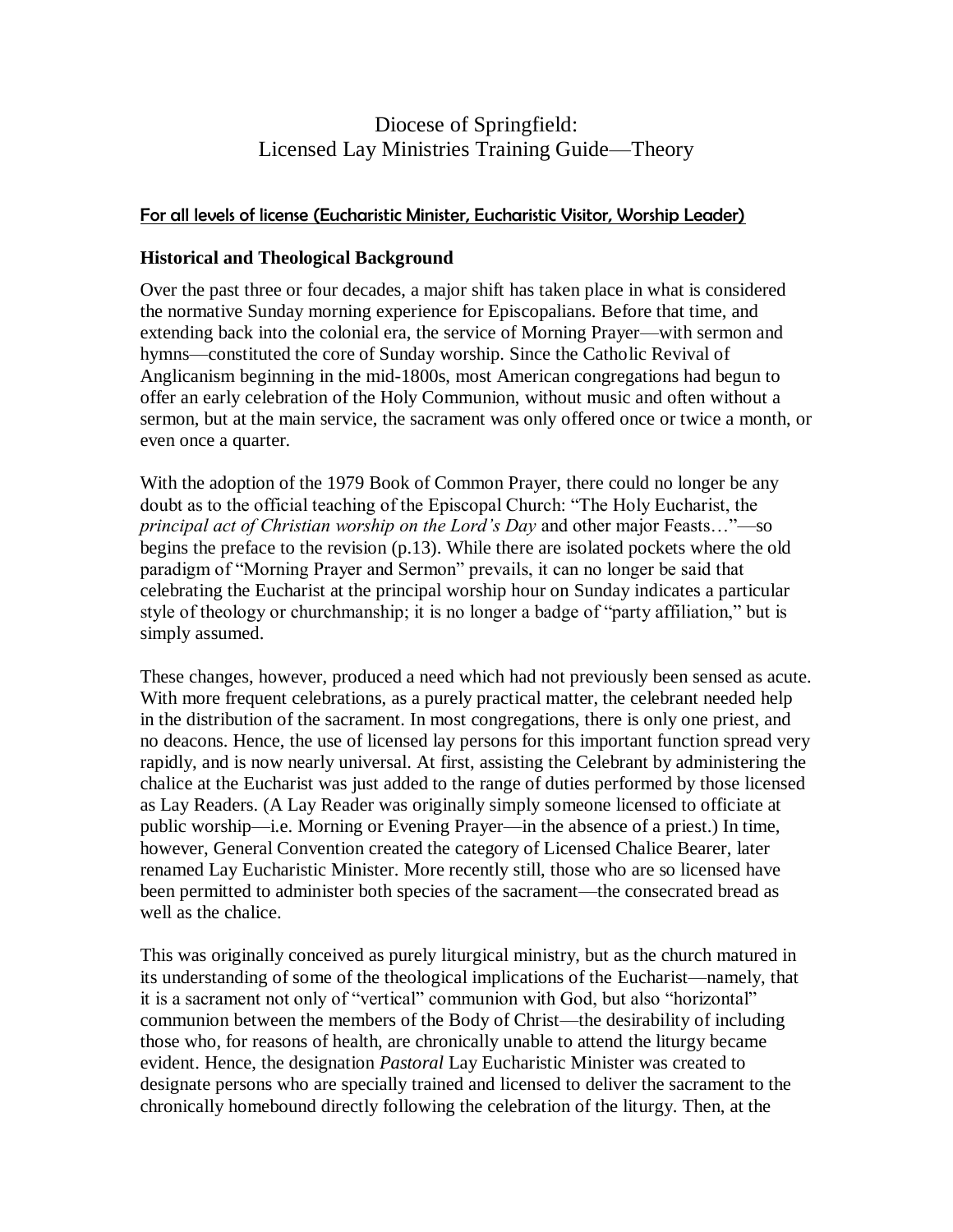2003 General Convention, the canons on ministry were thoroughly revised. In the process, those formerly known as Lay Eucharistic Ministers are now called simply *Eucharistic Ministers*. Pastoral Lay Eucharistic Ministers (PLEMs) are now *Eucharistic Visitors*. Lay Readers are now *Worship Leaders* and/or *Pastoral Leaders*.

It is critically important to understand that all three levels of license—Eucharistic Minister, Eucharistic Visitor, and Worship Leader—are *extraordinary* ministries. The administration of Holy Communion is inherently clerical in nature; it is properly the province of the ordained—bishops, priests, and deacons. Sacramental ministry is one of the key distinguishing marks of the exercise of Holy Orders. Hence, licensed lay ministers are, paradoxically, not really performing lay ministry at all! They are, in fact, deputized, in a restricted sense, to share in the functions of the clergy. It is a purely practical concession. In congregations which are blessed with a number of priests and/or deacons, and maybe even a retired bishop, there is probably no need for Eucharistic Ministers, Eucharistic Visitors, or Worship Leaders. Those who serve routinely in these categories need to bear in mind the conditional nature of their work, and be ready to cheerfully step aside on those special occasions (e.g. the Bishop's visit, ordinations, institutions, etc.) when there is an ample number of clergy.

#### **The Nature of the Liturgy**

Eucharistic ministry is, to state the obvious, inherently liturgical in character. The word "liturgy" comes from the Greek *leitourgia*, which is a compound of the word for "people" (*laos*—from which we get "laity") and the word for "work" (*ergos*, from which we get words like "ergonomic"). Hence, liturgy is "the work of the people." "People" is a singular noun. The liturgical assembly is not a mere aggregation of individuals who come together to do the same thing at the same time. It is one united chorus of praise and thanksgiving. It is not a spectator event, but calls—in the words of the Second Vatican Council—for the "full, active, and conscious" participation of all the baptized. The liturgy may be compared to a dramatic production, but everyone has a role to play; the only one in the audience is God!

It is true—not every role is the same. Some parts are highly visible, and seem quite prestigious, while others are inconspicuous. This is consistent with the "body theology" enunciated by St Paul (Romans 12, I Corinthians 12, Ephesians 4). Yet, all are necessary, and the whole is diminished when the variety of liturgical ministry is less than fully expressed. The priest (or bishop) who officiates is referred to in the Prayer Book rubrics as the "Celebrant," and represents Christ himself as the host of the banquet, the one who gathers the family and presides at the meal. Assisting priests signify the "college of presbyters" of the diocese, all in union with the Bishop, who is the chief priest and pastor. ("Presbyter" comes from the Greek word for "elder" and is the root of the English word "priest.")

When one or more deacons are present, they signify, in a focused way, the vocation of all Christians to servant ministry—serving the Lord and one another in the community of the Church, and serving the cause of the gospel of Christ in the world. For this reason, it is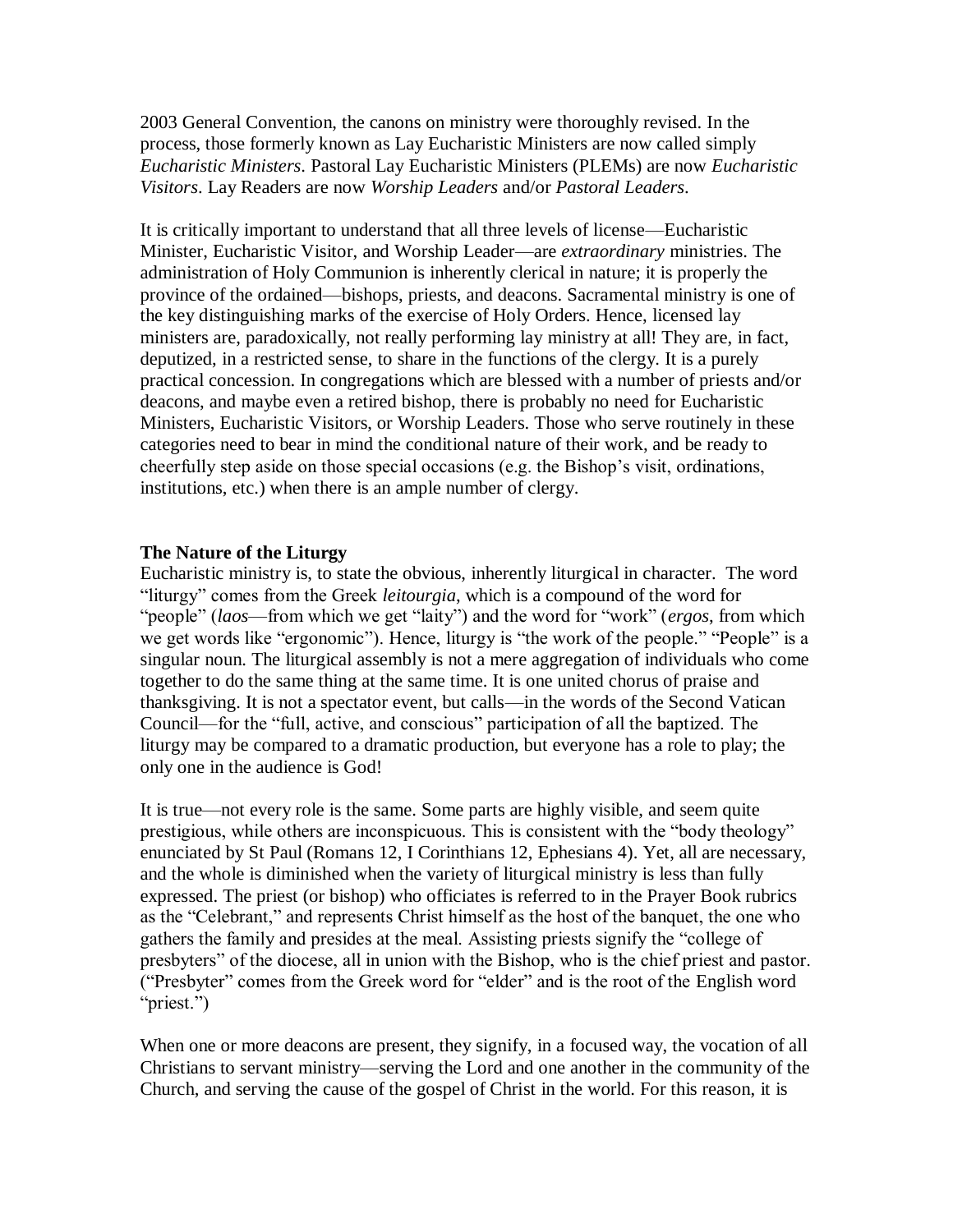the deacon who "sets the table" and "does the dishes." Similarly, it is the deacon who reads the gospel (often in the midst of the congregation, signifying the taking of the gospel into the world) and leads the Prayers of the People. (In the absence of a deacon, a priest reads the gospel and a lay person leads the prayers).

It is the distinct role of the laity to represent the *laos*—the holy people of God, assembled to offer its holy sacrifice of praise and thanksgiving, in union with the sacrifice of Christ "once offered" for the sins of the world, and to be nourished by the sacred Body and Blood. The members of the congregation are actors, not spectators. In traditional Anglican discipline, if there is no congregation, a priest may proceed with the liturgy up to the Offertory, but if there is no one to respond to "Lift up your hearts" with "We lift them [up unto] the Lord," the service comes to an end—the elements are not consecrated and there is no communion. According to Prayer Book rubrics<sup>1</sup>, it is normative for lay persons to read the lessons prior to the gospel and, in the absence of a deacon, to lead the Prayers of the People. On such special occasions as baptisms, ordinations, and institutions, lay people play a central and essential role in presenting the candidate(s) to the Bishop or Celebrant.

## **Sacramental Theology—"Real Presence" and Its Implications**

The Eucharist is a sacrament. The classic catechism definition of a sacrament is that it is an "outward and visible sign of an inward and spiritual grace." The outward sign in the Eucharist is bread and wine; the inward grace is *koinonia*—a New Testament word denoting a particularly intimate bond of fellowship and communion—"vertically" with the Lord, and "horizontally" among the gathered communicants. It is our means of participating in the very life of the Blessed Trinity, through the self-offering of Christ in his life, death, resurrection, ascension, and continued advocacy on our behalf at the right hand of the Father.

Historic Christian teaching, then, is that the Eucharist is the principal means by which the Church knows the risen Christ to be present in her midst. Broadly speaking, of course, Jesus is spiritually present in the midst of any "two or three" who are gathered to worship him. But, more specifically and concretely, he is also present in the consecrated Eucharistic elements. There are many different ways of defining and explaining the nature of this Eucharistic "presence," and this has been a source of division among Christian bodies over the last several centuries. In classic Anglican terminology, we use the expression "real presence." We do not specify *how* Christ is present in the sacrament, but we affirm that he *is*.

Moreover, this "real presence" is objective, which is to say that its reality is independent of anyone's ability to comprehend it, or the state of anyone's faith. A communicant's level of faith may be relevant to the spiritual *effect* that the sacrament has on him or her, but it has no impact on the presence itself. Once they are consecrated, the eucharistic

 $\overline{a}$ <sup>1</sup> Rubrics are the "fine print" of the Prayer Book. They give "stage directions" for the performance of the eucharistic drama. Unless the word "may" is used, their observance is mandatory, not optional; they have the force of canon law.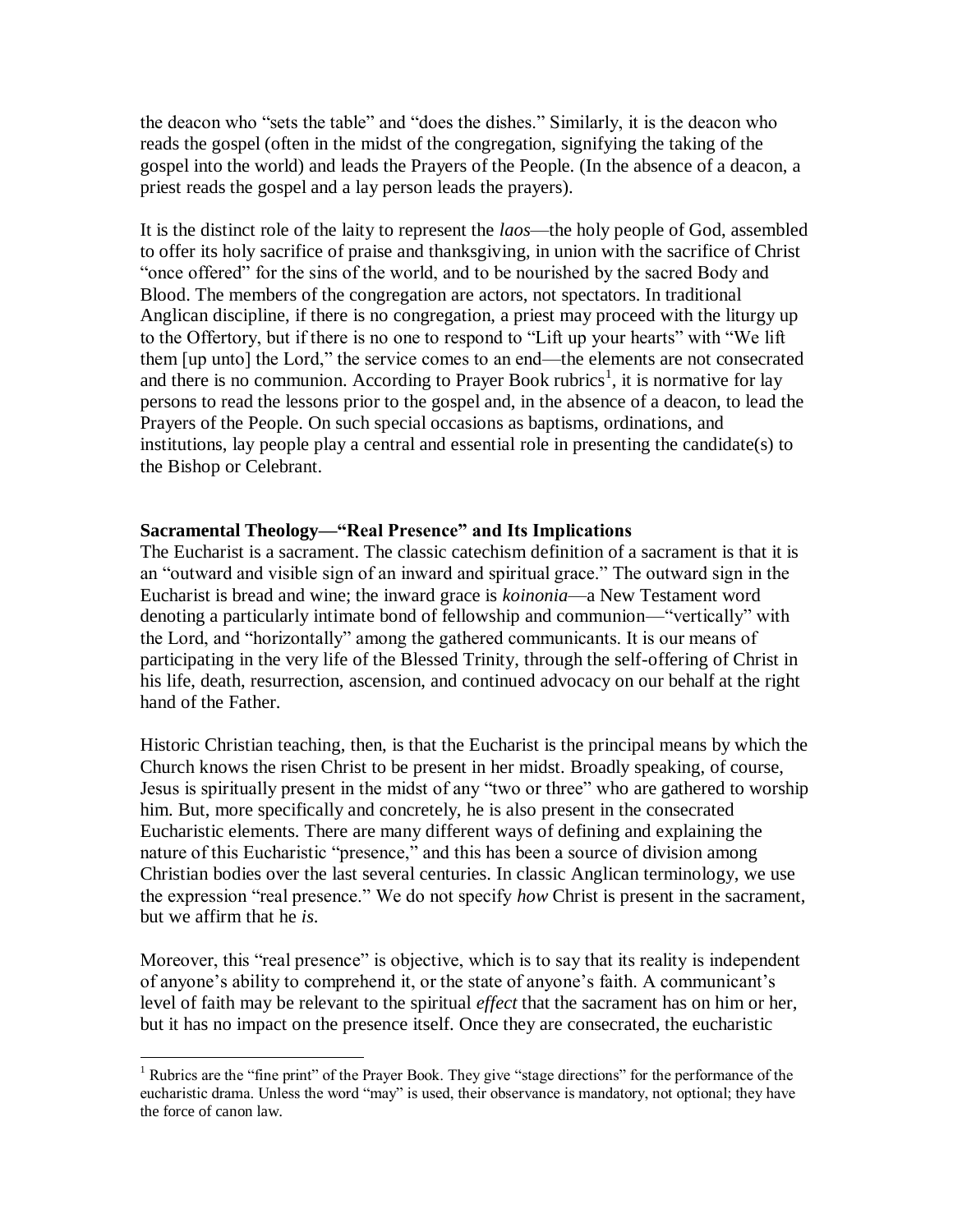elements of bread and wine are permanently changed. They are no longer signs merely of the ordinary stuff of human experience—food and drink—but they mediate the presence of the Body and Blood of Jesus Christ, and the power of his risen life.

This presence does not evaporate at the conclusion of the liturgical act. If there are "leftovers," we do not simply return them to their original containers for use at the next celebration. Rather, according to Prayer Book rubrics, they are either "reverently consumed," or reserved in a place of honor—a stylized "cupboard" known either as a tabernacle (if it is free standing) or an aumbry (if it is mounted in a wall) or—in rare cases—a pyx (if it is suspended from a beam or the ceiling). This place of reservation is usually near the main altar, but may be in a side chapel or a special place designated for devotion to our Lord as he is present in the Blessed Sacrament reserved. The primary use of the Reserved Sacrament is for the communion of the sick—when a priest or deacon brings Holy Communion to the hospitalized or homebound in the course of ordinary weekday ministry. A derivative—but, nonetheless, wholesome—use for the Reserved Sacrament is as a focus for prayer and devotion, either individual or corporate, at times other than the celebration of the liturgy.

One of the implications of the real presence of our Lord in the sacrament is the appropriateness of honoring him with posture and bodily gesture. In the Episcopal Church, customs vary widely between congregations, and those who serve at the altar should conform to the example and direction of the rector, vicar, or other ordained leader. In general, the classic gesture of reverence for Christ as he is present in the Blessed Sacrament is the *genuflection* (from the Latin for "bend the knee"). A *profound bow* that is, from the waist, not merely from the shoulders—is also appropriate. Those serving at the altar should consult their supervising priest for instructions on exactly when to make what sort of reverence.

# **The Spirituality of Ministry at the Altar**

"…that I may go to the altar of God, to the God of my joy and gladness." —from Psalm 43

Serving at the Altar of God—whether as Celebrant, deacon, acolyte, or EM—is an act of what the New Testament calls *doulia*. (*Diakonia* is also a scriptural word for servanthood, but *doulia* is the stronger of the two—implying something on the order of "slavery," actually—and is therefore appropriate for us who are "not [our] own, but have been bought with a price."—I Cor. 7:23) It is an immense privilege, and can be a great joy, but it is an act of sacrifice, and there are certain attendant spiritual hazards.

A Eucharistic Minister is "up front" and on display. He or she is vested, sits up with the priest, and is probably listed by name in the bulletin. Most people are aware that it is a ministry requiring a special license from the Bishop. Such a person obviously has "status," at least within the congregation, and, by implication, within the diocese as well. There is ample territory here for the (deadly!) sin of Pride to take root and grow if one is not vigilant. It is vital to remember—and this may serve as a first line of defense against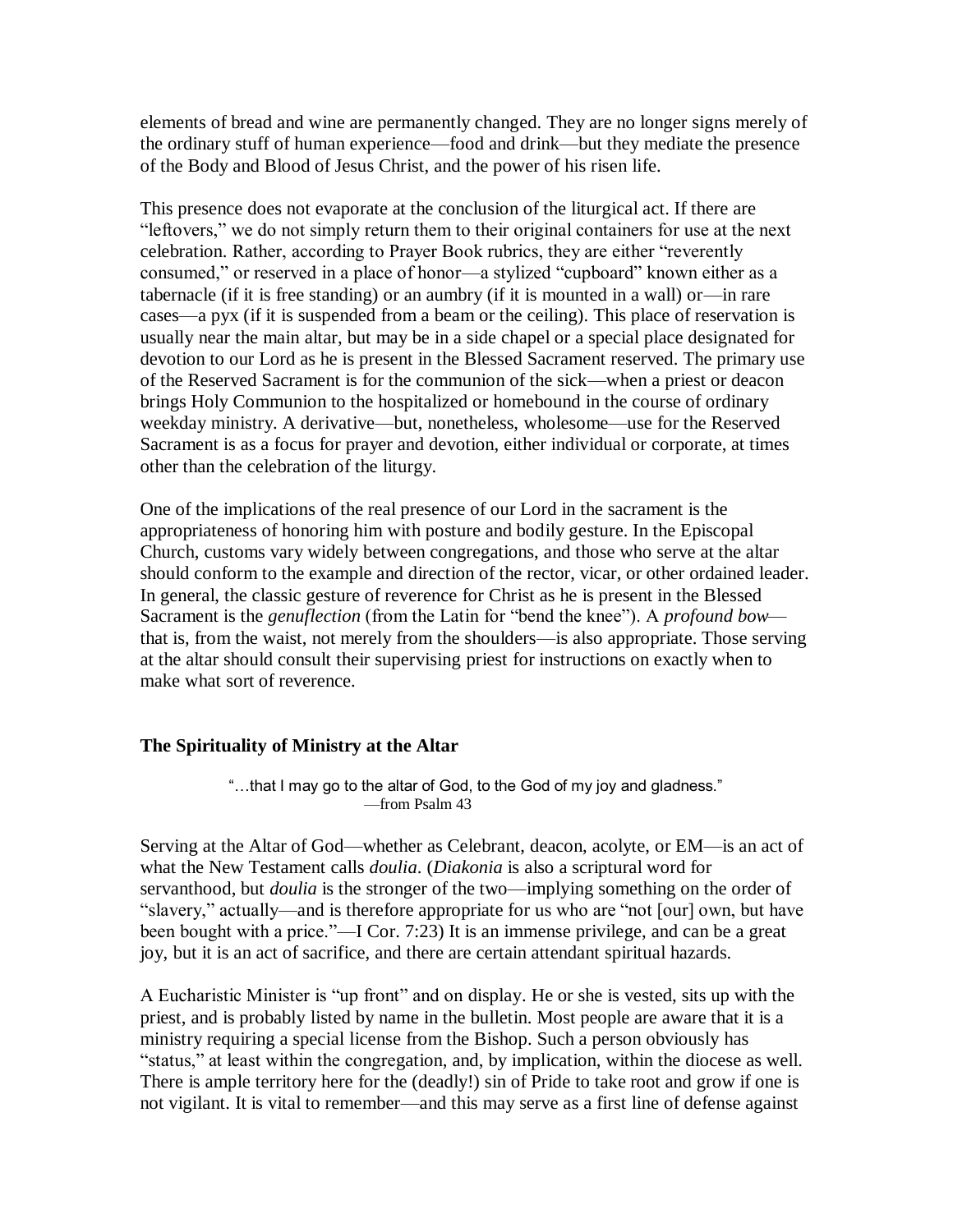the potential incitement to Pride—that Eucharistic Ministers and acolytes are "stage hands" in the drama. The better they do their job, the less attention they will call to themselves. The mentality of everyone at the altar must be to point away from themselves and toward Christ. The biblical model for this attitude is that of St John the Baptist, who said of Jesus, "He must increase, and I must decrease." The theological model is none other than the Holy Spirit, whose eternal role in the life of the Blessed Trinity is to direct attention toward the Father and the Son.

It is a challenge either to work while praying or to pray while working. Clergy discover this fact very quickly after they are ordained, and Eucharistic Ministers inevitably encounter it as well. As a Eucharistic Minister, you make a gift of yourself to the Lord on behalf of His people. This will, to a certain extent, require you to sacrifice your own "experience" of worship in order to get your job done. For one thing, your priest may ask you to serve at a time when you would not otherwise have chosen to attend worship (a different hour on Sunday, a weekday or special service). Inasmuch as you are able to do so without breaking other commitments, honor these requests.

At a more profound level, though, Eucharistic Ministers participate in a shared stewardship of the liturgy for the sake of the *laos* gathered for worship. You are not your own; you are not "number one" when you are scheduled to serve. It is your job to be attentive to several mechanical details; there is less freedom to simply lose yourself in "wonder, love, and praise." Rather, your role is to help make sure that the people in the congregation have that freedom, even while you do not. So there is the possibility that you will emerge from the celebration not feeling as "fed" as you have been accustomed to feeling, and this may become a source of spiritual irritation to you. Even so, such irritation can also be a tool in the perfection of your own holiness if you will offer that tool and make it available to the Holy Spirit. If you will embrace the spiritual hunger and irritation that result from service at the altar, and foster the attitude of *doulia*, you will, in time, be refreshed and rewarded. It comes to different people in different ways, but it comes.

#### **The Shape of the Liturgy**

If you have worshipped in different congregations—just within our own diocese, let alone the Episcopal Church nationally or the Anglican Communion worldwide—you have noticed that there is a tremendous amount of variety in the way the liturgy is "performed." While being faithful to the text and rubrics of the same Prayer Book, it is possible to construct two services which bear more resemblance to the worship of other church bodies—from Roman Catholic to Eastern Orthodox to non-denominational charismatic—than they do to one another!

Think of the liturgy as a human body—with a skeletal frame, covered by muscle tissues and skin. While human skeletons vary in size, the essential form and the basic scale are constant. There is relatively little variety between them. The features which actually make one person visibly distinguishable from another are found in the form and distribution of muscle tissue (and fat!), as well as in the color and texture of the skin. The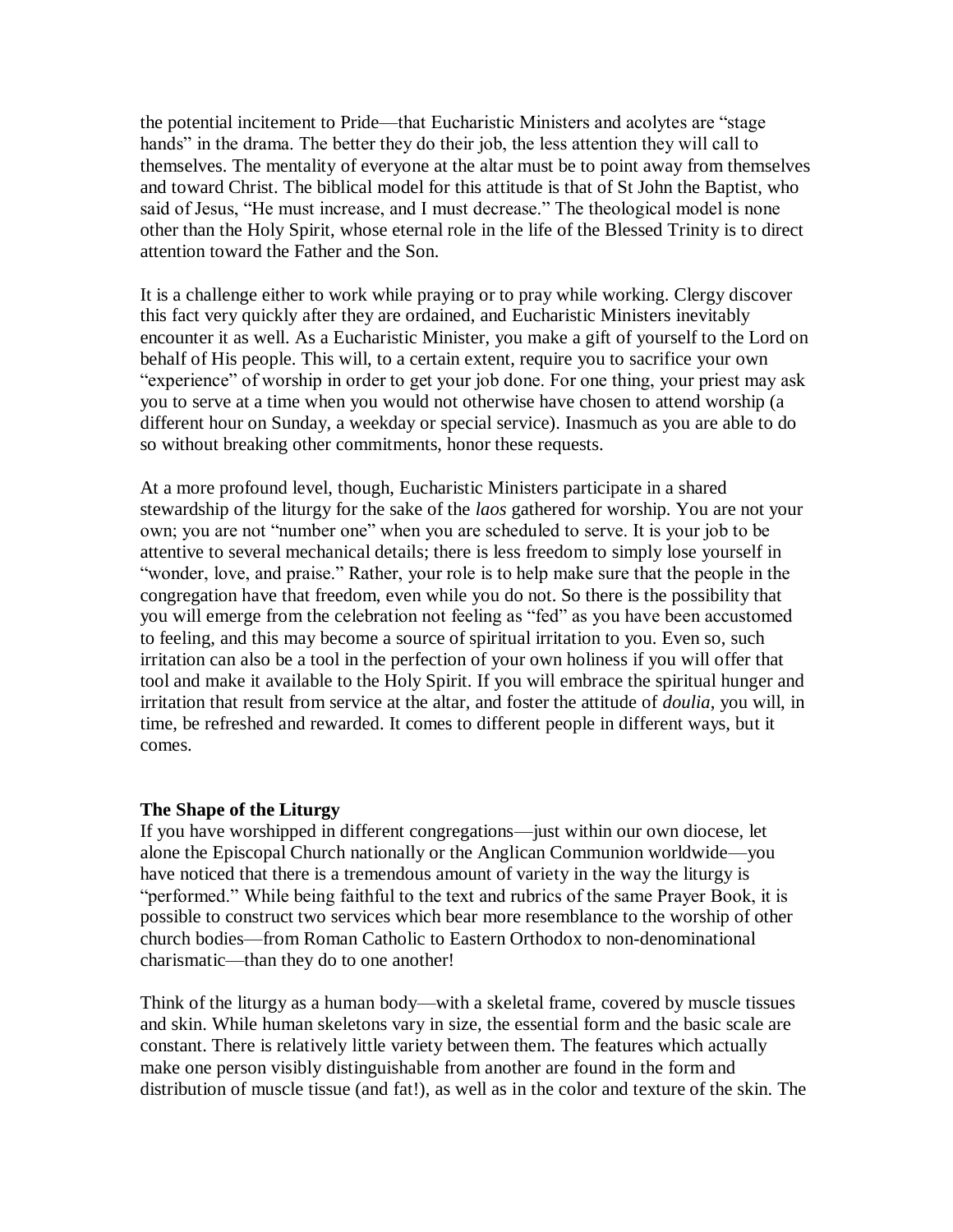same applies to the liturgy of the Eucharist. Outwardly, there is tremendous variation, so much so that it is difficult to identify contrasting styles as even members of the same "species." Inwardly, however, at the level of the skeleton, there is an essential uniformity.

To extend the metaphor, there are two major "bones" in the "skeleton" of the eucharistic liturgy. These are the Liturgy of the Word and the Liturgy of the Altar. In the latter case, the words "Table" or "Sacrifice" are sometimes substituted for "Altar." Alternatively, the Liturgy of the Word may be referred to as the "Mass of the Catechumens" and the Liturgy of the Altar styled the "Mass of the Faithful." (This hearkens to the ancient era in which the unbaptized were dismissed after the sermon, and allowed to witness the entire liturgy only after they had received the sacraments of Christian initiation.) In the Prayer Book, these sections are entitled "The Word of God" (p.323, p.355) and "The Holy Communion" (p.333, p.361).

To switch metaphors now, another way of understanding the structure of the liturgy is to think of it as a two act drama, with a brief prologue before Act One, an interlude between the acts, and a short epilogue following Act Two.

Act One is the Liturgy of the Word. At its heart, of course, is the reading of Holy Scripture. On Sundays and Principal Feasts<sup>2</sup>, the norm is to read three lessons plus a section of the Psalms. The first reading is usually from the Old Testament, though during the season of Easter it is taken from the Acts of the Apostles. The second reading is usually from one of the epistles, though it may also be from Acts or Revelation. The final reading is always from the gospels.

After the Word is *read*, it is then *proclaimed*—this is the function of the sermon.<sup>3</sup> The preacher's task is to shine a light on some significant aspect of the appointed scriptural texts in such a way as reveals its relevance and application to the lives of those in the congregation. We then *respond* to the Word that has just been read and proclaimed—this is the function of the Creed. The Creed means more than it says; it serves as a symbol of the entire mystery of Christian faith and practice.

Act Two, then, is the Liturgy of the Altar. The focus of attention shifts from the lectern and/or pulpit to the Holy Table on which the sacrifice is offered. The heart of this section of the rite is the consecration of the bread and wine to be the sacramental Body and Blood of Christ. There is a simple sequence of action here, which is summarized by four one-syllable verbs: *take*, *bless*, *break*, and *give*. This sequence is plainly visible in two New Testament passages which have obvious eucharistic overtones: the feeding miracles (see Luke 9:16) and the post-Resurrection appearance on the road to Emmaus (see Luke 24:30).

 $\overline{a}$ 

 $2$  There are seven Principal Feasts in our calendar. They take precedence over all other days, including Sundays. You should know what they are and when they fall. See p.15 of the Prayer Book.

 $3$  The sermon is sometimes called a homily—there is no substantive difference, though sometimes there is an implication that a "homily" is shorter and/or less formally delivered than a "sermon."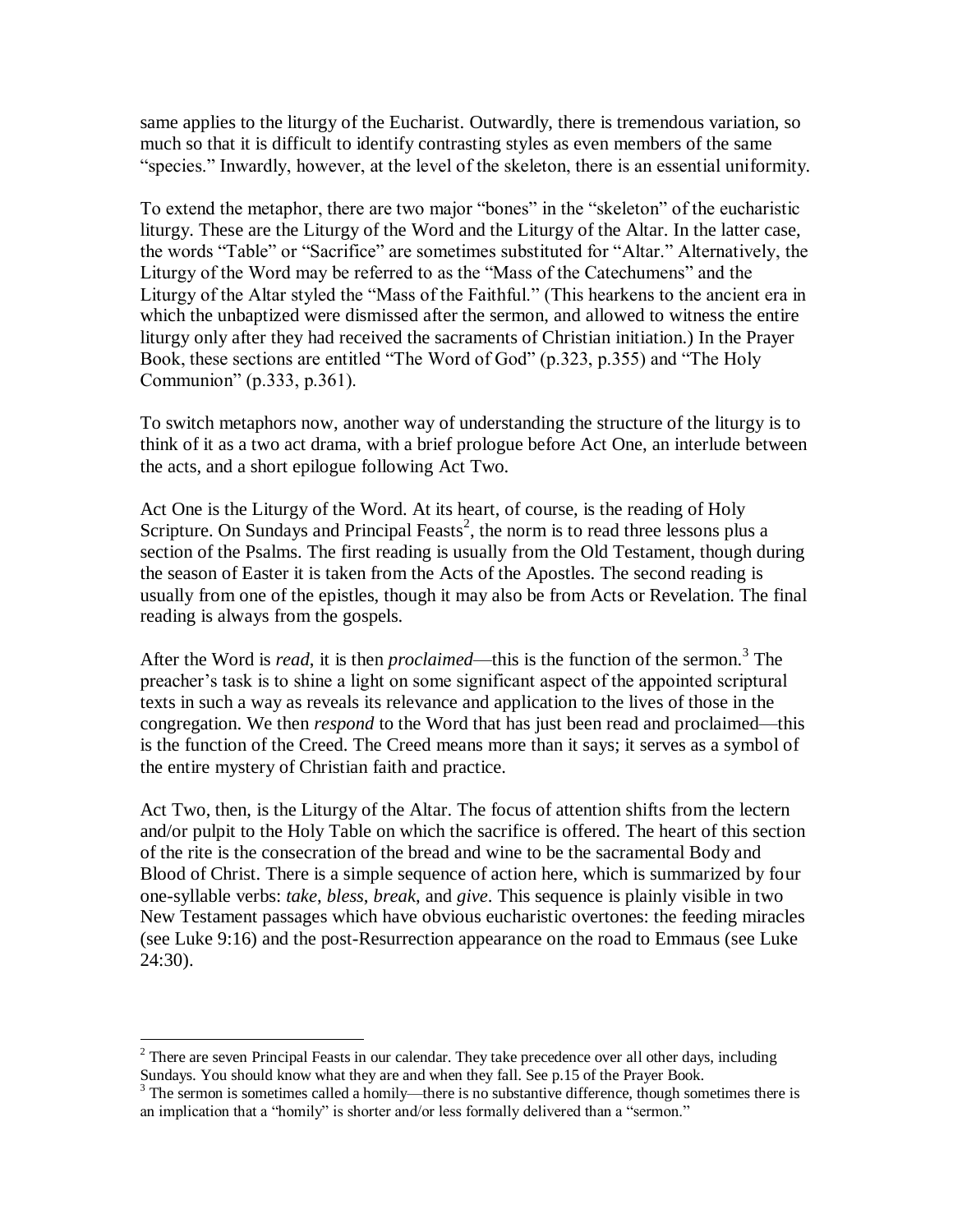First, we *take* the elements of bread and wine and place them on the altar. It is significant that we are commanded to use bread and wine, not mere wheat and grapes. Wheat and grapes occur in nature, and are pure gifts from God. But to make bread from wheat and wine from grapes requires human skill and labor. As we say in one of the offertory sentences, "Let us with gladness present the offering *of our life and labor* unto the Lord." The elements which we "take" represent us; we are, in effect, offering ourselves on the altar.

Next, the Celebrant, on behalf of the gathered community, *bless*es the elements. This is accomplished by means of the Eucharistic Prayer (sometimes referred to as the "canon."). In the Eucharistic Prayer, we remember the saving acts of God in history, we invoke the presence and power of the Holy Spirit, and we offer ourselves in union with the sacrifice of Christ.

Then, the Celebrant *break*s the bread. The vocation of bread is to be broken. If bread is not broken, it cannot be eaten, and cannot give life. The breaking of the eucharistic bread symbolizes the fact that the body of our Lord Jesus had to be "broken" in death before it could become the means of eternal life for those who are united with him.

Finally, the Celebrant (assisted, usually, by Eucharistic Ministers!) *give*s the sacred Body and Blood to the people. In this act—indeed, in the very act of presiding at the liturgy the Celebrant acts as *alter Christus*—"another Christ"—standing in as the gatherer and host of the banquet, who feeds his guests with the bread of eternal life.

The Liturgy of the Word and the Liturgy of the Altar are the essential elements in the eucharistic drama. The initial liturgical action—that which gathers the people and forms them into a eucharistic community—is commonly referred to as the Entrance Rite. This can be very simple and brief, or it can be fairly elaborate. In the Prayer Book, the Entrance Rite consists of everything up to the Collect<sup>4</sup>: the music which accompanies the actual entrance of the ministers, the Opening Acclamation, the Collect for Purity, and the Hymn of Praise (*Kyrie* and/or *Gloria*, or something else).

The material between the Creed (which concludes the Liturgy of the Word) and the Offertory (which begins the Liturgy of the Altar) is a sort of interlude. It consists of the Prayers of the People, the Confession of Sin, and the Peace. Then, after the Communion, there is what might be called an Epilogue: the Prayer of Thanksgiving, the Blessing, and the Dismissal.

 $\overline{a}$ 

<sup>&</sup>lt;sup>4</sup> A Collect is a particular form of prayer. In its origins, it occurred at the end of a long litany, and served as a summation of the people's offering of petition and intercession. It now usually stands on its own. In the Eucharist, it serves as a sort of hinge between the Entrance Rite and the Liturgy of the Word. The classic collect form consists of an Address ("Blessed Lord…"), an Ascription ("who caused all holy scriptures to be written for our learning…"), a Petition ("Grant us so to read, mark, learn, and inwardly digest them…"), a Result ("that we may embrace and ever hold fast the blessed hope of everlasting life which you have given us in our Savior Jesus Christ…"), and, when it occurs in this position in the Eucharist, a Doxology ("who lives and reigns with you and the Holy Spirit, one God, for ever and ever. Amen.").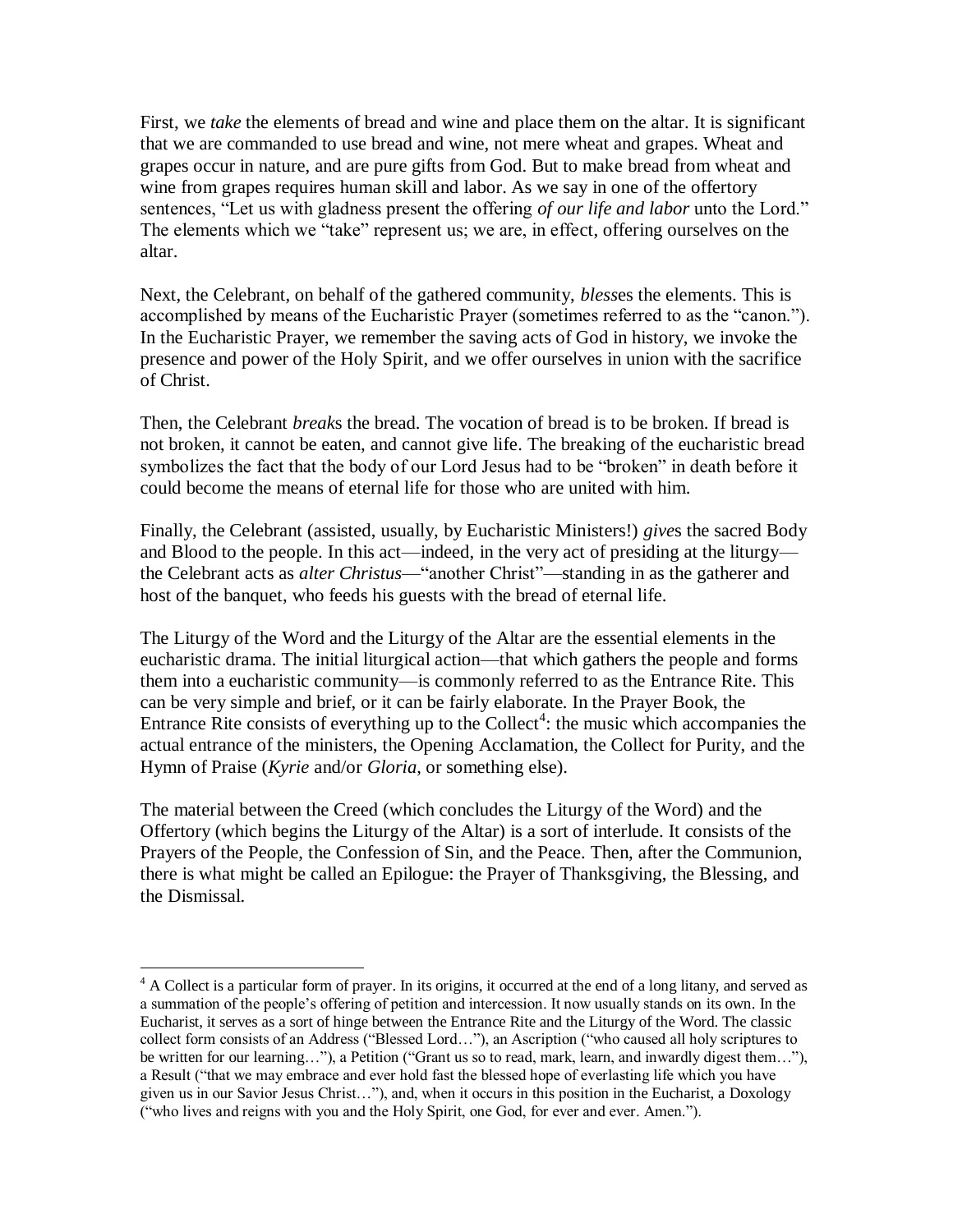For an excellent summary of this essential liturgical action—the skeleton of the Eucharist—see *An Order for Celebrating the Holy Eucharist* in the Prayer Book, pp.400- 401.

#### **Broad Practical Issues**

The practical side of your preparation for Eucharistic Minister licensing is being handled by your supervising priest. However, a few brief comments may be in order here.

## *On Liturgical Decorum*

Those who serve at the altar perform an invaluable service, but insofar as they call attention to themselves, by their appearance or behavior, that value is compromised. Certain conventions have evolved which may at first seem forced or affected to those who are not used to them, but which have the effect of moderating the distinctive impact of those who have a visible role in the liturgy. The cardinal rule here is that one's hands should never dangle. Whether you are sitting or standing or walking, but especially if you are walking, fold your hands in front of you. (Your priest may have a more specific preference as to how you do so.) If you are holding an object—a chalice, a hymnal, the Bishop's crozier, whatever—with one hand, place your other hand on your chest. When you are seated (which usually means someone else is reading or preaching), be reticent about too much looking around the church or other gratuitous bodily shuffling; this can be very distracting to others.

#### *On Reverence Toward the Blessed Sacrament*

The objective real presence of our Lord's Body and Blood in the consecrated bread and wine demands some form of bodily reverence. As mentioned previously, this is either a genuflection or a profound bow (consult your priest). It can become awkward, however, for those who work habitually around a place when the sacrament is reserved. A good working analogy is that of military personnel saluting superior officers. If a sailor reports for duty to the bridge of a ship, he snaps to attention and salutes the skipper. Then he goes about his work. He does not stop to salute every single time his path and the captain's happen to cross. Then, when it is time to leave the bridge, he salutes once again before he departs. In most cases, the same pattern can be appropriately applied to reverencing the Blessed Sacrament.

#### *On Cross-Training*

In an ideal world, a Eucharistic Minister could focus on his or her specific duties, and not worry about anyone else's. If you have not noticed, however, this is not an ideal world! Consequently, it would behoove you to be able to step in to the role of acolyte, particularly those whose job it is to serve the priest or deacon in setting up the altar during the Offertory, and cleaning up after Communion. The same applies to the Altar Guild: sometimes they may overlook a setup detail, and if the Celebrant suddenly needs a corporal or purificator or extra bread or wine, you should know how to find them quickly.